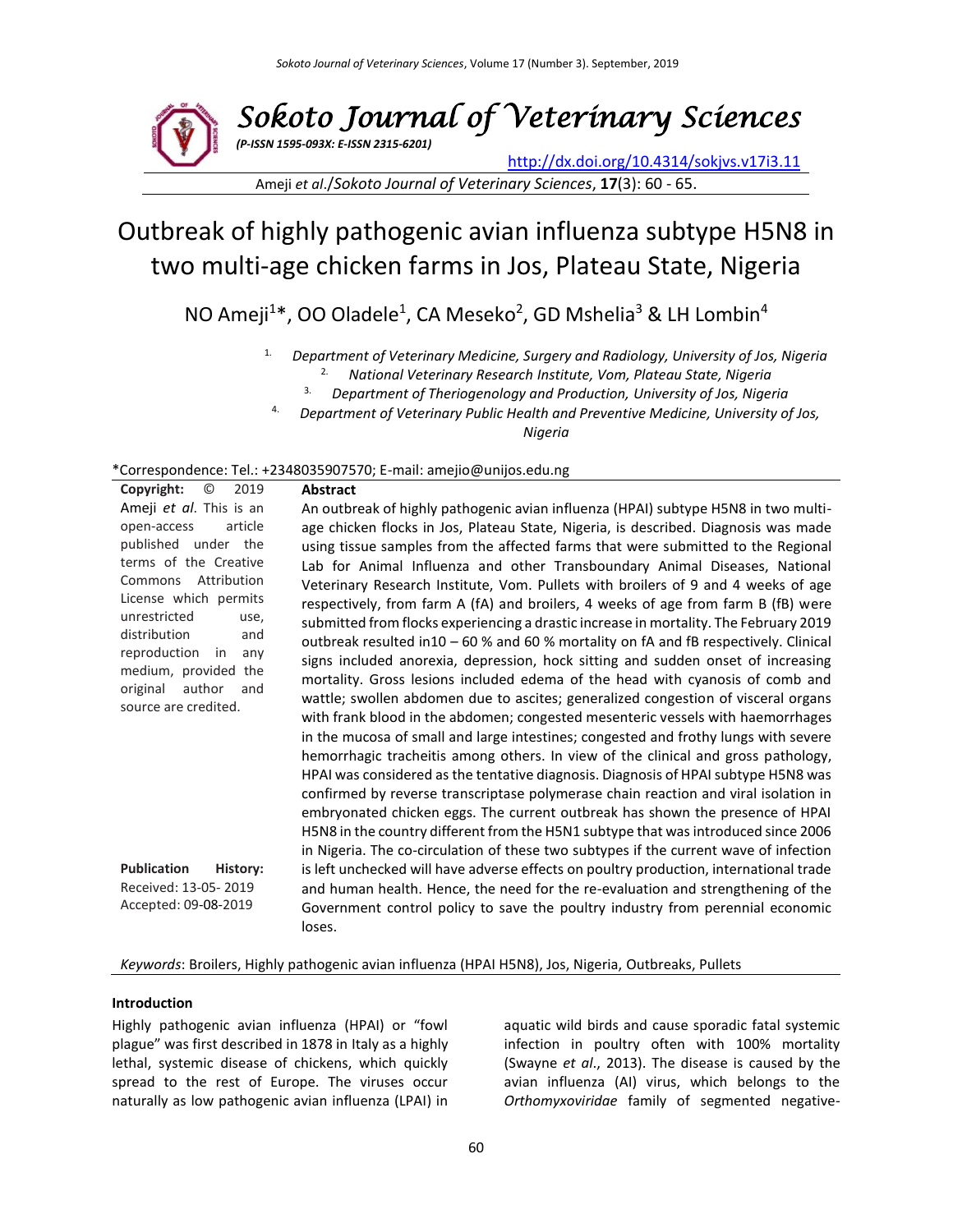sense RNA viruses. The influenza A viruses widely infect birds and mammalian species including humans. The AI viruses are further categorized based on serological typing of the 2 surface glycoproteins with 16 different hemagglutinin (HA) and 9 different neuraminidase (NA) subtypes (Swayne *et al*., 2013).

In addition, AI viruses can be further classified into two different pathotypes (LPAI and HPAI) based on the ability to produce disease and death in chickens (Swayne *et al.*, 2013). The incidence of H5N1 HPAI virus in poultry spread across three different continents with unprecedented socioeconomic consequences (Swayne *et al.,* 2013). Since their reemergence in 2003, H5N1 HPAI viruses have become enzootic in some Asian and African countries and continue to cause outbreaks in poultry, as well as sporadic human infections. The maiden incidence of the disease in Nigeria was in 2006 and resulted in a series of outbreaks in poultry that lasted up to 2008 with one human death before the country was officially declared free of HPAI H5N1 (FMARD, 2013). However, in January 2015, resurgent outbreak of HPAI subtype H5N1 was simultaneously confirmed in birds from live bird markets in Lagos and from backyard poultry farm in Kano States of Nigeria after 7 years of disease freedom. Surveillance and molecular characterization of the isolates obtained from the outbreak showed the viruses to be of clade 2.3.2.1c different from clades 2.2 that circulated in 2006-2008 (Monne *et al*., 2015).

The role of wild birds in the epidemiology of HPAI in Nigeria has been described by Meseko *et al.* (2018). Nigeria lies within 3 major international migratory flyways such as the East-Africa-Asia flyway, Atlantic-America and Black Sea/Mediterranean flyway which make the country a thorough fare for birds on



**Figure 1**: Map of Nigeria showing locations of the February, 2019 outbreaks of HPAI H5N8 in Jos metropolis of Plateau state, Nigeria

continental and intercontinental flights often with stops over around wetlands for resting and energy build-up. Migratory wild birds move from Europe in winter which corresponds with the windy harmattan season in Nigeria where they often overwinter and interact with local wild birds around wetlands and exchange pathogens directly or indirectly when shed into the environment (Meseko *et al*., 2018). Incidentally, most HPAI outbreaks in the country beginning with the maiden HPAI H5N1 have occurred during the cold harmattan season due to the presence of favorable epidemiological factors for the disease within this period.

In Nigeria, the Government control policy on HPAI is stamping out with no option of vaccination which was successful and led to an earlier declaration of HPAI H5N1 disease freedom in 2013 (FMARD, 2013). Surveillance, early detection and reporting of outbreaks are key elements to the success and sustenance of HPAI control policy especially for countries that have adopted stamping out or total eradication policy. In this report, we described the outbreak of highly pathogenic avian influenza (HPAI H5N8) virus in Jos Plateau, Nigeria that occurred in February 2019.

### **Case Management**

#### *Case history*

The outbreak occurred on two multiage poultry farms with a distance of 30km apart located within Jos metropolis, Plateau state (Figure 1). Fifteen dead with 2 moribund pullets and 2 dead broilers from fA as well as 2 dead broilers from fB were presented to the Poultry and Fish Clinic of the Veterinary Teaching Hospital (VTH), University of Jos, Nigeria on

> 09/02/2019 with the complaints of sudden onset of mortality and being off feed. The first outbreak on fA was in a flock of 9-week-old, 1000 pullets and a flock of 4-week old, 50 broilers on a farm at a location with Lat. 9.81123◦ and Long. 8.90328◦ (OIE HPAI Outbreak Report, 2019). The case was presented with the complaint of sudden onset of depression, anorexia, hock sitting and massive daily mortality among the pullets and broilers flocks. History revealed onset of disease to be three days before presentation during which over 100 birds were lost among the pullets with daily mortality record given as 20, 30, 25, 10 and 15. Among the broilers on fA, a total of 30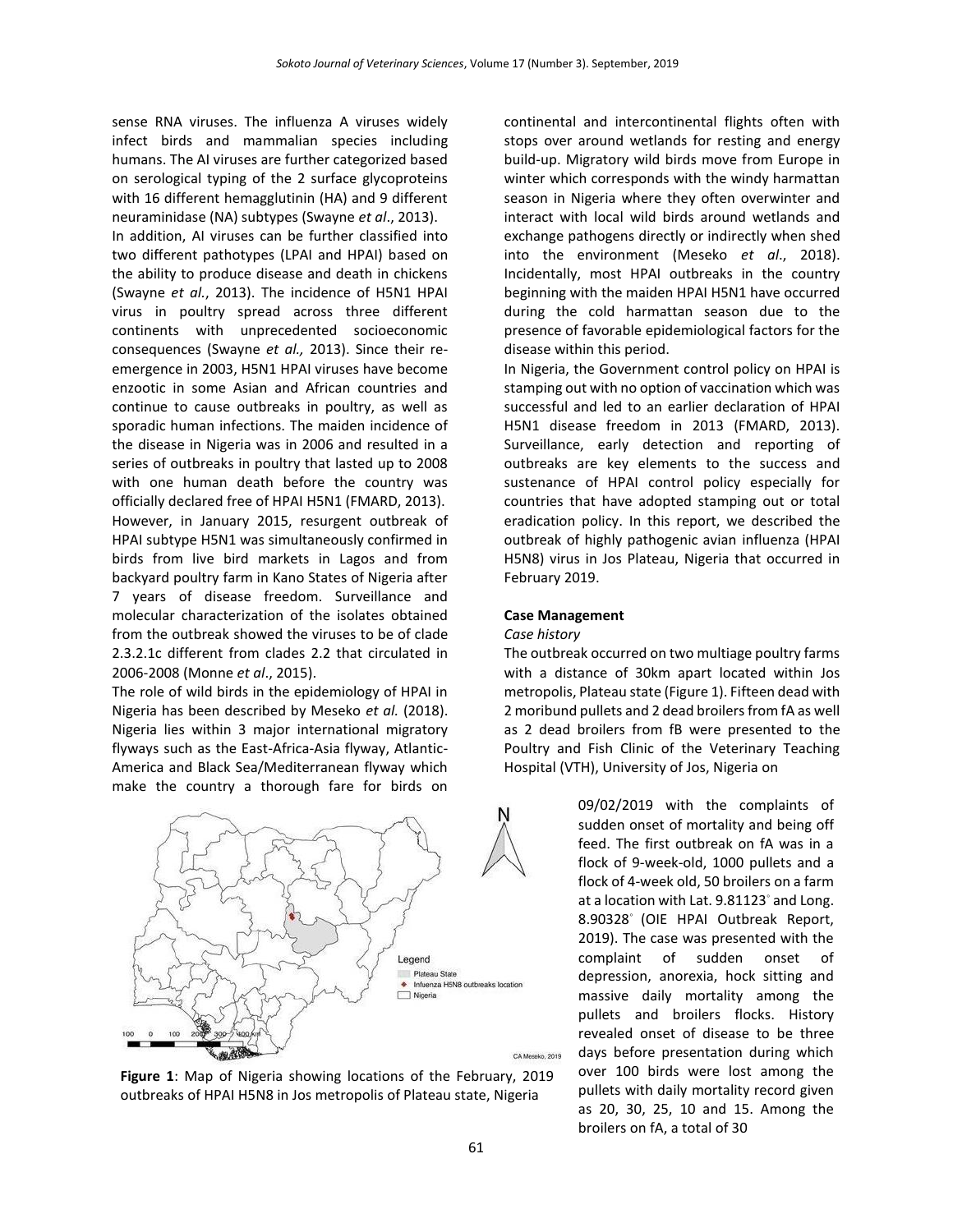birds were lost with daily mortality record as 10, 15 and 5. A Veterinarian was consulted by fA on the first day of the onset of massive mortality that based his judgment on clinical features and administered gentamicin injection (intramuscular) and Kenflox<sup>R</sup> (Enrofloxacin 20%) oral to the affected flocks but there was no improvement. The second outbreak on fB was in a flock of 4-week old, 30 broilers on a backyard farm with Lat. 9.91067° and Long.8.86702°. The case was presented with the complaint of sudden onset of depression and daily mortality in the flock. History revealed onset of disease to be a day before presentation during which 6 broilers were lost. The owner revealed that her backyard farm was sharing fence with a poultry farm that had laying birds which was experiencing massive daily mortality few days before the case in her farm started.

#### *Clinical and post-mortem findings*

Clinical examination of the moribund birds from fA revealed depression, diarrhea, hock sitting, edema of the head with cyanosis of the comb and wattle. The gross lesions observed with the broilers from both farms were similar and include: massive subcutaneous haemorrhages and discoloration of the head, comb, beak, breast, thigh and shank due to congestion; massive swelling of the abdomen (ascites) with adhesion of abdominal organs; fibrinous pericarditis and perihepatitis; generalized congestion and suffusion of visceral organs with frank blood in the abdomen; highly congested and enlarged spleen with diffused necrotic foci; congested mesenteric vessels with haemorrhages in the



**Plate I**: Swollen abdomen (A) and subcutaneous haemorrhages in the wings (B), thigh (C) and breast muscles (D) in a dead broiler from fA

mucosae of small and large intestines; highly congested and frothy lungs with severe hemorrhagic tracheitis; haemorrhages in ceca and cecal tonsils (Plates I, II III & VI).

The gross lesions observed with the pullets from fA include: hemorrhagic musculature; hepatic congestion with friable texture and streaks of peripheral pallor; haemorrhages in thigh and breast muscles; enlarged and congested spleen; enlarged and congested kidneys with prominent renal tubules; enlarged bursa of Fabricius in some carcasses; ecchymotic or pinpoint haemorrhages in the proventriculus; haemorrhages in the small and large intestines with necrosis of the mucosal surface of the intestines; severe peritonitis and adhesion of visceral organs as well as ballooned ceca and haemorrhages in the ceca and cecal tonsils (Plates IV & V).

Based on the history of clinical manifestations and post mortem lesions observed, three diseases; HPAI, vvND and vvIBD were drawn out as differential diagnoses. However, a tentative diagnosis of HPAI was made and samples were sent to the National Veterinary Research Institute (NVRI), Vom for confirmatory diagnosis.

## *Laboratory investigation*

Tissue samples from the affected farms harvested were liver, spleen, heart and lungs which were packed and sent cold to the Regional Lab for Animal Influenza and other Transboundary Animal Diseases, NVRI, Vom, Plateau state for confirmatory diagnosis of HPAI. For the virology, pooled tissues were processed for Influenza A detection by one-step RT-



**Plate II:** Congestion of mesenteric vessels (A), fibrinous perihepatitis (B) and fibrinous pericarditis (C) in a broiler from fA observed at necropsy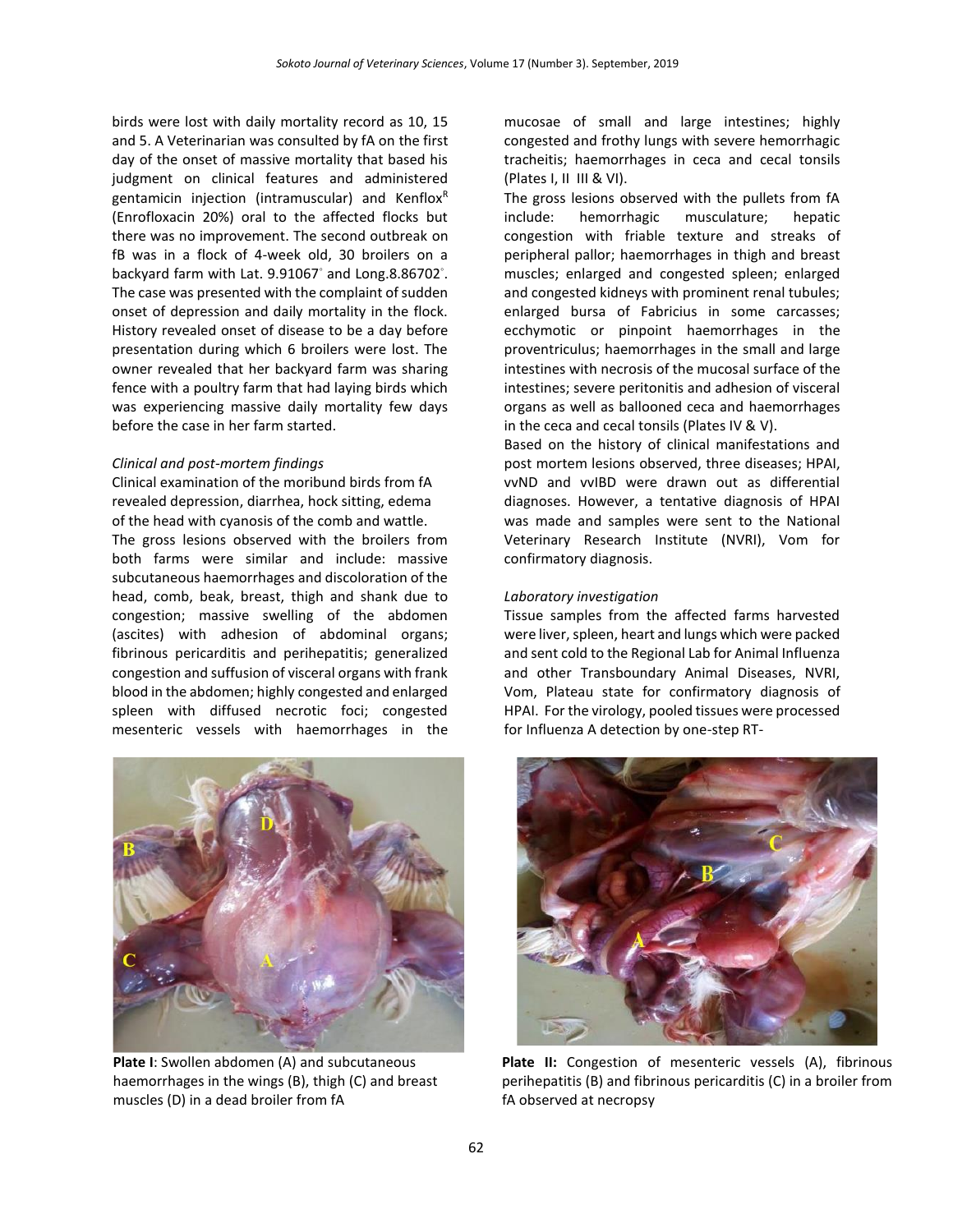

**Plate III**: Frank blood in the abdomen (A) with adhesion of visceral organs (B) in a broiler from fB observed at necropsy



**Plate V:** Edema of the head with swollen eye (**C**), discoloration of beak **(B**) and comb (**A**) in pullet from fA

PCR assay targeting the matrix (M) gene as described in Spackman *et al*. (2002) using the GeneAmp® Gold RNA PCR core kit in a 9700 thermocycler (Life Technologies, Foster City, CA, USA). M-gene positive samples were thereafter subtyped for haemaglutinin H5 gene and simultaneously for neuraminidase N1, N8 (Slomka *et al.,* 2007). The PCR products that were amplified were then analyzed by gel electrophoresis in 1.5% agarose that was stained with ethidium bromide (SIGMA, Germany). The gel products were visualized in Gel Documentation System (Biostep, Germany). Samples that were positive for H5 and N8 in the molecular technique were further processed for virus isolation by inoculating them in specific antibody negative chicken embryonated eggs according to OIE standard (OIE, 2015).



**Plate IV:** Pinpoint haemorrhages (**A**) in the proventriculus in a pullet from fA observed at necropsy



**Plate V**: Edema of the head with swollen eye (**C**), discoloration of beak **(B**) and comb (**A**) in a broiler from fB

Inoculated eggs were kept at  $37^{\circ}$ C and examined daily for embryo survival or death. Dead embryos observed post inoculation were chilled at 4°C. Allantoic fluid (ALF) was harvested from the eggs on the second day of inoculation after embryo death and tested for haemagglutination (HA) activity using 10% pooled chicken red blood cells. Bacterial free isolates were banked in ultra-low freezer for future characterization.

Results of the laboratory tests conducted on the suspected samples from both fA and fB using one step RT-PCR and virus isolation in embryonated chicken eggs, confirmed the presence of HPAI H5N8 clade 2.3.4.4 in both farms. HPAI was confirmed by sequencing of the cleavage site motif of the HA gene, which was shown to contain poly basic amino acids (OIE, 2015). Also, there was no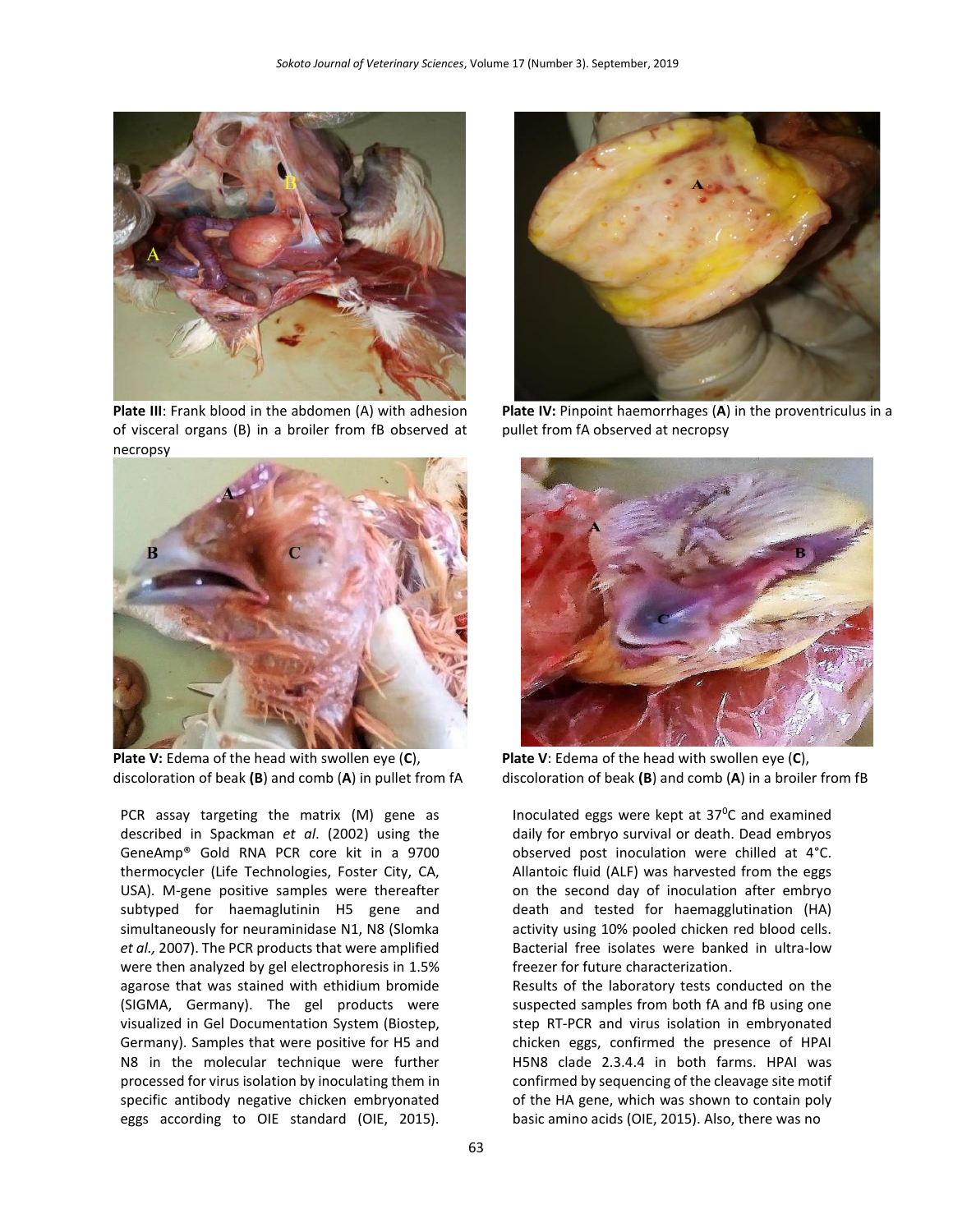co-infection observed through virus isolation and no bacteria growth (contaminant) was noticed following culture in blood agar. The result was communicated to the VTH on 12/02/2019.

### *Management*

Following the tentative diagnosis of HPAI, the farmers were put on notice, their farms visited and they were lectured on proper application of biosecurity (bio-containment and bio-exclusion) on their farms. They were advised to dispose dead birds by deep burial and to reduce viral load in the environment using Virkon<sup>R</sup> (Oxone and Sulfamic acid) or Polidine<sup>R</sup> (Iodophor) as spray over the birds/pens and as footbath to the poultry house. Also, the farmers were asked to place the birds on Orego-Stim<sup>R</sup> (*Oregano* leaf extract and multivitamins) pending the outcome of the laboratory results.

Highly pathogenic avian influenza is reportable and Nigeria has one of the functional HPAI control structures in the African continent. The AI control desk officer was alerted from the stage of clinical diagnoses to the point of laboratory confirmation. The live birds on the farms were euthanized and properly disposed by deep burial and surveillance instituted. Vaccination against HPAI is prohibited in Nigeria. Surveillance work and back tracing is already ongoing within the metropolis to ascertain source (s) of new infection in order to improve control measures.

# **Discussion**

Highly Pathogenic Avian Influenza subtype H5N8 has yet again resurfaced in Nigeria in 2019**.** The cyclical occurrence of HPAI in Nigeria in spite of the strict policy of control by eradication is suggestive of a bridge species in which the viruses might be quiescent till it manifests in susceptible hosts and also underscores the role of migratory wild birds in the epidemiology of the disease in the country (Meseko *et al*., 2018). Beginning with the maiden report in 2006 till date, outbreaks have been tied to a particular season (December – February) which coincides with the migratory pattern of wild birds from Europe due to the harsh winter season (Meseko *et al*., 2018). The current report of HPAI H5N8 in 2019 was first made in Bauchi State in January and now, in Jos, Plateau State in February, confirming the pattern of disease occurrence in Nigeria (Meseko *et al*., 2018).

Most of the outbreaks of HPAI in Nigeria since 2006 have been known to occur in the northern part of the country (Meseko *et al*., 2018). This is so mainly due to the presence of environmental factors including wetlands (Hadejia-Nguru wetland among others) in this region with its own rich avian biodiversity and possible interactions with

migratory wild birds from Europe during the winter (harmattan) season. This allows for dissemination of avian pathogens into the environment which may be contracted by resident wild birds and local fowls that are extensively reared in the area. The nature of the live bird markets (LBMs) where both wild and domestic birds are sold without restriction and the practice of obtaining rearing stock from the LBMs by some farmers which may be added immediately to backyard poultry flock also promotes the spread of diseases (Akanbi *et al*., 2016).

The morbidity and mortality patterns of the current outbreak of HPAI H5N8 (clade 2.3.4.4) have been observed to be low compared to that of HPAI H5N1 in earlier outbreaks even though this need to be confirmed by infectivity study. At the onset of the disease, mortality among the pullets was 20, 30, 25, 10 and 15 on each succeeding day with a general mortality rate of 10% unlike 90-100% experienced in previous outbreaks (Akanbi *et al*., 2016). The low pattern of morbidity in the current outbreaks was a reason for the investigation of viral and bacterial co – infections so as to rule out differentials. Coinfections of LPAI or HPAI with viral respiratory infections and or secondary bacterial infections have been observed to mask or exacerbate the clinical and pathological pictures of AI.

Lee *et al*. (2017) in their review, discussed several experimental studies in which the novel reassortant HPAI H5N8 clade 2:3:4:4 was shown to have reduced virulence in domestic poultry than the previous HPAI H5N1. Among the broilers on the other hand, mortality rate was up to 60%. Also, we observed that the pathologic features regarding organ involvement and damage were more severe in the broiler flocks than in the pullet flocks. This observation may be due to the young age of the broilers and the under-development of their immune organs to fight the infection compared to the pullets.

Moreover, HPAI exhibiting low or variable pathogenicity and virulence if not properly investigated and defined, may have serious consequences on disease reporting and control (Lee *et al.,* 2017). This was almost the situation as one of the farmers in these cases being reported resisted the depopulation of her farm over a period. The farmer pointedly argued that the "birdflu" she knew would have wiped out half of her birds' population in one week. Finally, evidence prevailed over her reasons and the farm was depopulated and cleaned up.

Variability in the virulence of HPAI viruses has great effect on clinical diagnosis, reporting and control. Most people have used the intermittent resurgence of HPAI in Nigeria in addition to the variable lower virulence of reassortant clades or subtypes after